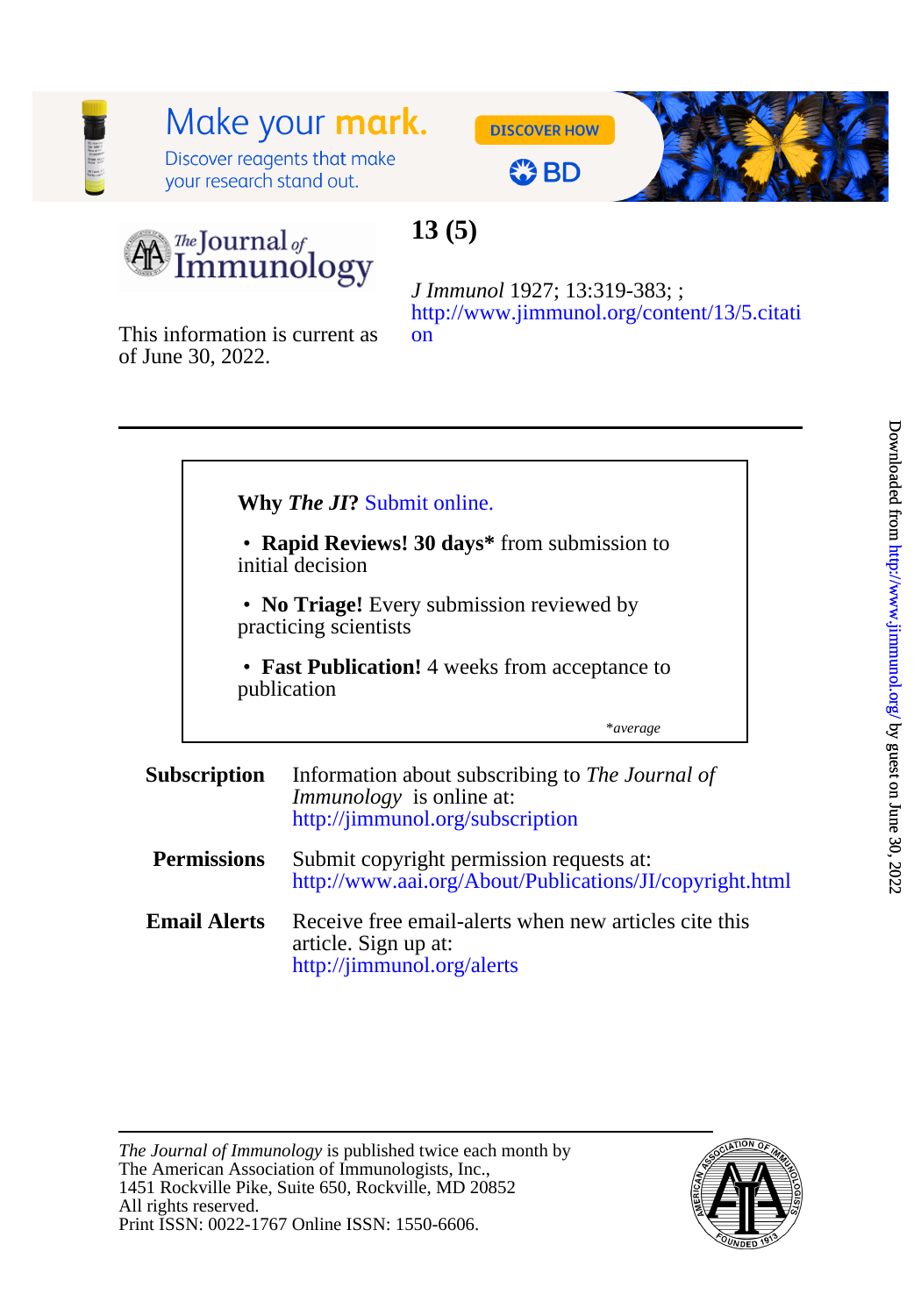# **CONTENTS**

# NUMBER 1, JANUARY, 1927

| Anaphylactic Shock and Mechanical Obstruction of the Hepatic Veins in the  |    |
|----------------------------------------------------------------------------|----|
|                                                                            | 1  |
| The Effect of Mechanical Obstruction of the Hepatic Veins Upon the Outflow |    |
| of Lymph from the Thoracic Duct. J. P. Simonds and W. W. Brandes           | 11 |
| Further Observations on the Toxins of Hemolytic Streptococci. Mary B.      |    |
|                                                                            | 19 |
| Production of Staphylococcus Antitoxin in Horses. Julia T. Parker and      |    |
|                                                                            | 25 |
| What Conclusions Can be Drawn from the Different Degrees of the Dick Skin  |    |
|                                                                            | 31 |
| The Blood-Groups Among the Laps in Sweden. Torsten Rietz                   | 37 |
| Allergic Reactions to Streptococcus Antigens. George M. Mackenzie and      |    |
|                                                                            | 41 |
| Relation of Anaphylaxis to Immunity. I. Passive Desensitization in Dogs.   |    |
| W. H. Manwaring, P. W. Shumaker, P. W. Wright, D. L. Reeves and            |    |
|                                                                            | 59 |
| Relation of Anaphylaxis to Immunity. II. The Phenomenon of Antiana-        |    |
| phylatoxic Immunity. W. H. Manwaring, D. L. Reeves, H. B. Moy, P.          |    |
|                                                                            | 63 |
| Reactions of the Urinary Bladder in Rabbit Anaphylaxis. W. H. Manwaring    |    |
|                                                                            | 69 |
| Studies in Hypersensitiveness. XXIV. On the Question of the Identity of    |    |
| the Atopens of the Pollens of High Ragweed and Low Ragweed. Aaron          |    |
|                                                                            | 73 |
|                                                                            |    |

# NUMBER 2, FEBRUARY, 1927

| Studies on the Serologic Classification of B. botulinus. III. The Comple-  |  |
|----------------------------------------------------------------------------|--|
|                                                                            |  |
| Studies in Specific Hypersensitiveness. XXVII. Dermatitis venenata:        |  |
| Observations Upon the Use of a Modified Extract from Toxicodendron         |  |
|                                                                            |  |
| A Simple Reaction for Detecting the Binding of Agglutining by Difficultly  |  |
|                                                                            |  |
| On the Cocto-Immunogen of the Dysentery Bacillus (Shiga Type). R.          |  |
|                                                                            |  |
| Alcohol Soluble Specific Substances of B. diphtheriae and of Streptothrix. |  |
|                                                                            |  |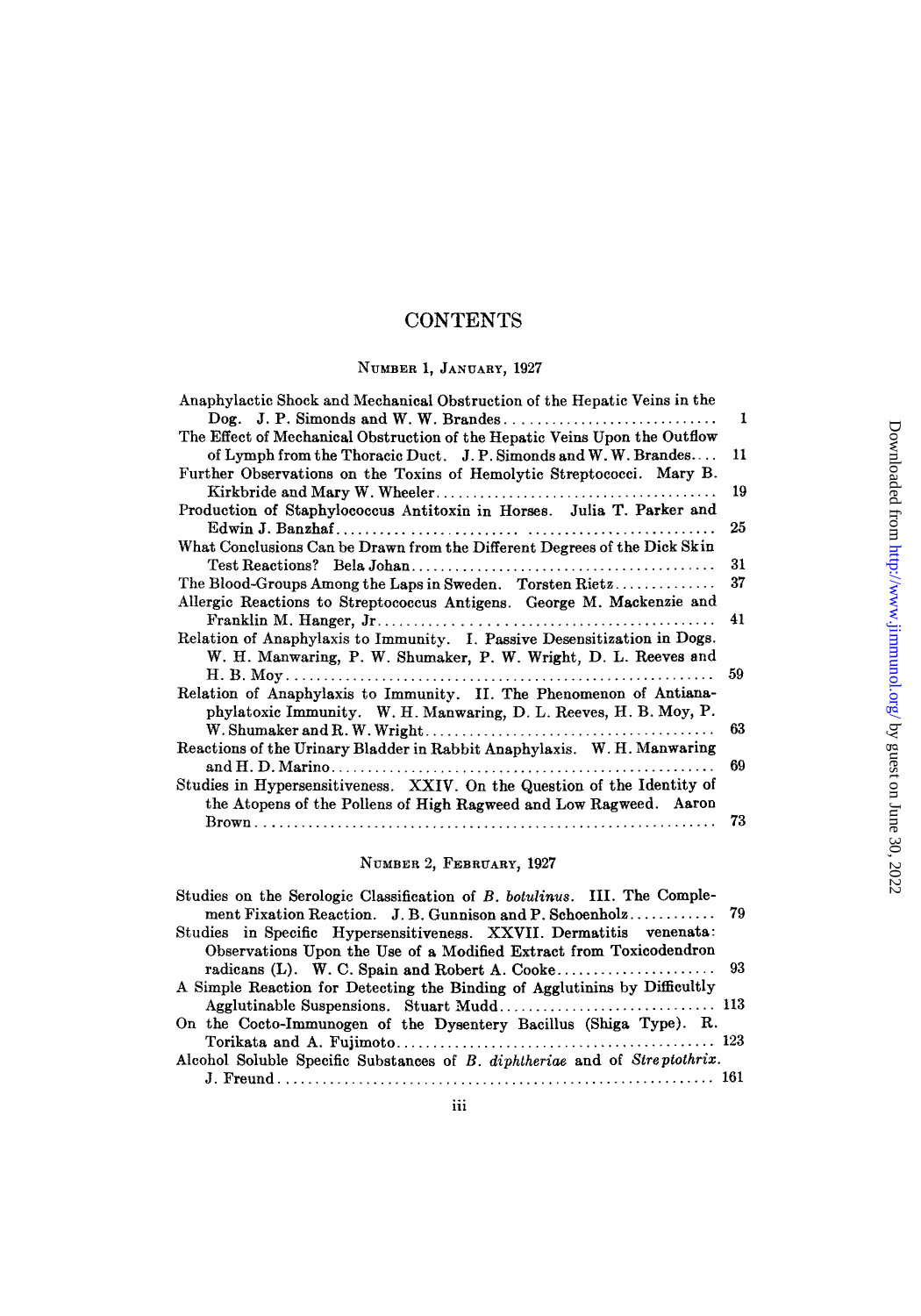#### **CONTENTS**

#### NUMBER 3, MARCH, 1927

| General and Local Immunity to Ricin. Elizabeth Lee Hazen 171                |  |
|-----------------------------------------------------------------------------|--|
| The Action of Enzymes on the Protective Antibody of Pneumococcus. Lloyd     |  |
|                                                                             |  |
| Studies on the Serologic Classification of B. botulinus. IV. The Precipitin |  |
|                                                                             |  |
| Experimental Immunisation with Bacteria Detoxicated by Gold Chloride.       |  |
|                                                                             |  |
| On the Specificity of the Alcohol Soluble Substances of Acid-Fast Bacteria. |  |
|                                                                             |  |

# NUMBER 4, APRIL, 1927

| A New Plan for Applying the Specific Treatment of Pollen Hay Fever (Peren-  |  |
|-----------------------------------------------------------------------------|--|
|                                                                             |  |
| Blood Grouping of the Polar Eskimo. Peter Heinbecker and Ruth H. Pauli. 279 |  |
| The Influence of Age on the Skin Sensitiveness of Tuberculous Guinea Pigs.  |  |
|                                                                             |  |
| The Absorption of the Toxic Substance of Normal Goat Serum by Guinea Pig    |  |
|                                                                             |  |
|                                                                             |  |
|                                                                             |  |

# NUMBER 5, MAY, 1927

| Relation of Anaphylaxis to Immunity. III. Specificity of the Fixed-Tissue |
|---------------------------------------------------------------------------|
| Antianaphylatoxic Immunity Factor. W. H. Manwaring, H. D.                 |
|                                                                           |
| Some Factors Governing the Production of Diphtheria Toxin in Artificial   |
| Culture Media. Charles S. Gibbs and Leo F. Rettger 323                    |
| Some Observations of the Skin and Mucous Membrane Reactions in Hay        |
|                                                                           |
| Relation of Anaphylaxis to Immunity. IV. Normal and Anaphylactic De-      |
| toxication of Specific Foreign Proteins. W. H. Manwaring, D. H.           |
|                                                                           |
| Results from the Use of the Blood Clot Method of Immunization. John F.    |
|                                                                           |
| Antigenic Properties and Virulence Among Mammalian Tubercle Bacilli.      |
|                                                                           |

# NUMBEa 6, JUNE, 1927

| The Smooth Muscle Reaction in the Serum Treated Earthworm. Susan          |  |
|---------------------------------------------------------------------------|--|
|                                                                           |  |
| Skin Tests to Extracts of Echinococcus and Ascaris. Francis M. Rackemann  |  |
|                                                                           |  |
| Reactions of the Circular Muscle of the Crop during Anaphylactic Shock in |  |
|                                                                           |  |